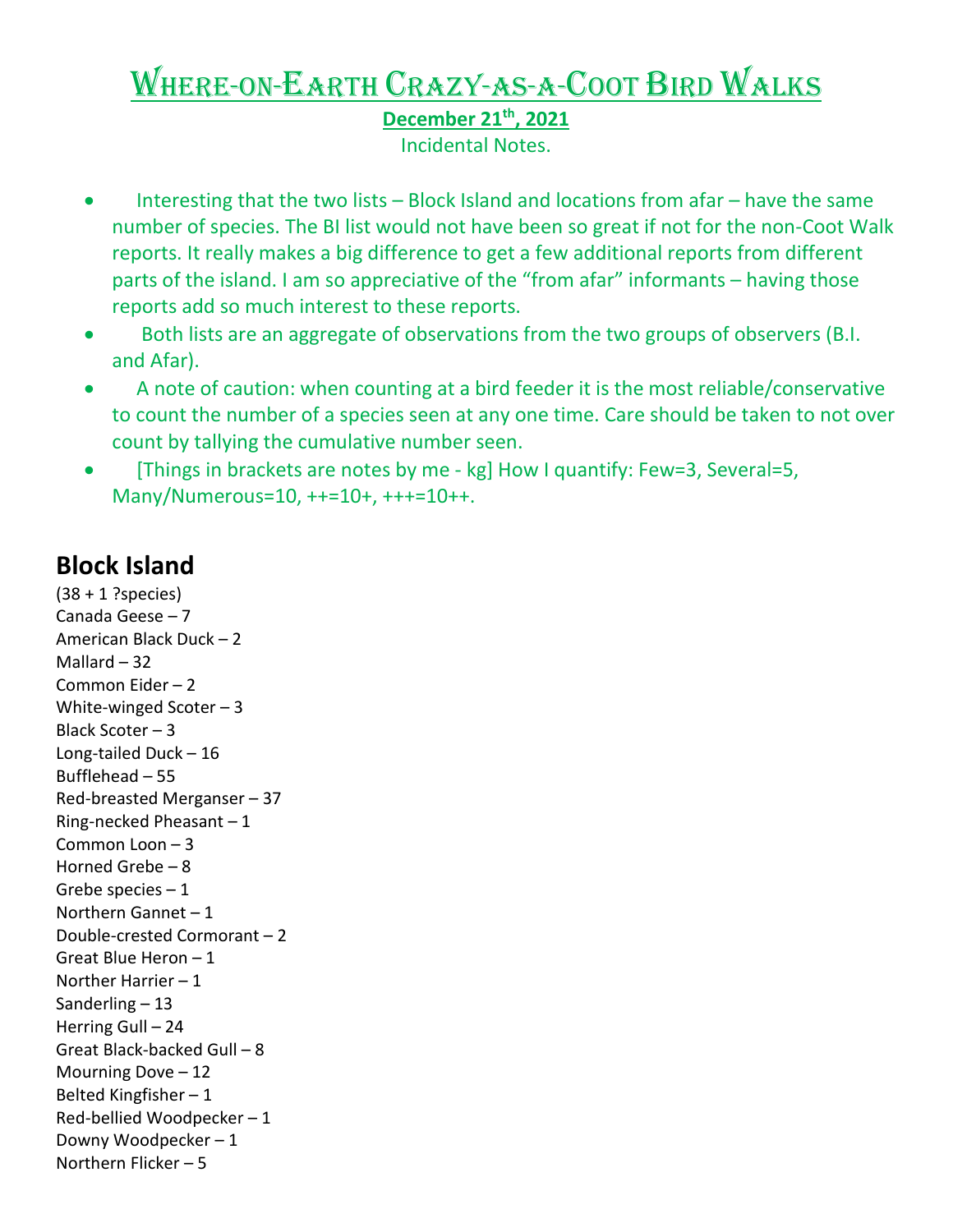Merlin – 1 Blue Jay  $-3$ American Crow – 78 Black-capped Chickadee – 5 Red-breasted Nuthatch – 1 Carolina Wren – 11 American Robin – 1 Northern Mockingbird – 1 European Starting – 30 Song Sparrow – 6 White-throated Sparrow – 3 Northern Cardinal – 6 House Finch – 6 House Sparrow – 9+

## **From Afar** South Kingston, Newport & Cumberland, RI; Sarasota, FL.

(39 species) Canada Goose – 24 Mute Swan – 3 American Black Duck – 2 Mallard – 21 Greater Scaup – 23 Bufflehead – 15 Wild Turkey – 30 Red-breasted Cormorant – 4 Great Egret  $-2$ Snowy Egret – 2 White Ibis – 10 Limpkin – 1 Anhinga – 2 Black Vulture – 4 Turkey Vulture – 10 Osprey  $-2$ Red-shouldered Hawk – 2 Red-tailed Hawk – 1 Common Gallinule – 3 American Coot – 17 Herring Gull – 30 Mourning Dove – 15 Eastern Screech Owl – 2 Red-bellied Woodpecker – 1 Hairy Woodpecker – 1 Blue Jay  $-5$ American Crow – 71 Common Raven – 1 Tufted Titmouse – 2 White-breasted Nuthatch – 1 Carolina Wren – 2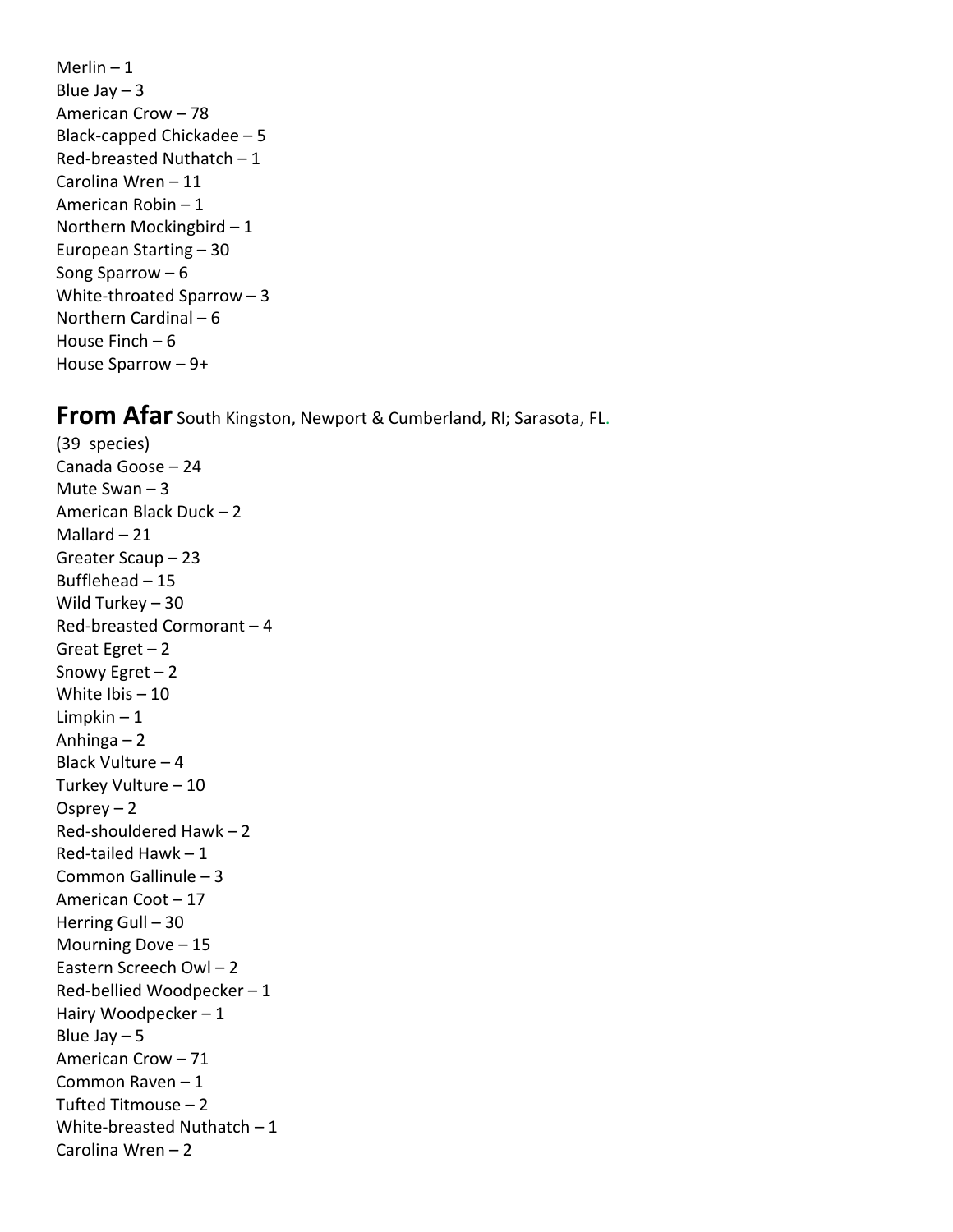Blue-gray Gnatcatcher – 3 Northern Mockingbird – 1 European Starling – 8 Pine Warbler – 5 Song Sparrow – 2 Slate-colored Junco – 3 Northern Cardinal – 2 House Sparrow – 12

**Cathy Joyce** – Hello Kim, Here is the bird list for our backyard (including Warden's Pond):

On the pond: Mallard 5 (3m, 2f), Black duck 1

In the backyard (mostly around our feeders): Mourning doves 3, American crows 5 (flying around over the house/yard) Cardinal 4 (3m, 1f), House finch - at least 6 (one of the males was orange-ish color), Chickadee 2, Red-bellied woodpecker 1, Downy woodpecker 1, Carolina wren 1, White-throated sparrow 3, Song sparrow 1, House sparrow at least 8. Cheers, Cathy

**Crazy-as-a-Coot Bird Walkers** eBird report: Cormorant Point & Swamp & environs, Washington, Rhode Island, US Dec 21, 2021 8:30 AM - 10:00 AM. Protocol: Traveling. 1.0 mile(s). Checklist Comments: Sunny & cool, about 40F, west wind. Participants: Alex Baba-Vulic, Vicki Butlevska & Georgia, Socha Cohen, Cathy Joyce, Judy Gray, Sarah Gray, Nigel Grindley, Heather Hatfield, Amy Keeler, Susan Matheke, Josie Merck, & Kim Gaffett. In addition to birds there was 2 floats of Harbor Seals in Cormorant Cove.

28 species. Mallard 8, American Black Duck 1, Black Scoter 1, Bufflehead 15, Red-breasted Merganser 12, Ringnecked Pheasant 1, Horned Grebe 8, Mourning Dove 9, Herring Gull 20, Great Black-backed Gull 5, Common Loon 3, Northern Gannet 1, Double-crested Cormorant 2, Great Blue Heron 1, Northern Harrier 1, Belted Kingfisher 1, Northern Flicker 5, Merlin 1, American Crow 60, Black-capped Chickadee 3, Red-breasted Nuthatch 1, Carolina Wren 10, European Starling 30, Northern Mockingbird 1, American Robin 1, House Sparrow 1, Song Sparrow 5, Northern Cardinal 2

**Dan Kasuba** – Greetings Kim, As we had downpours on the solstice I ventured out today(12/22) to Red Bug Slough in Sarasota. Sightings included 3 mallards, 2 red shouldered hawks, 3 common galinules, 10 white ibises, Approximately 70 American crows, many turkey vultures, 4 black vultures,2 ospreys, 1 limpkin, 2 anhingas, 2 great egrets, 2 snowy egrets, 5 pine warblers and 3 blue gray gnat catchers. Also the 2 Eastern screech owls that roost in our yard. Merry Christmas and thanks for all you do!!

**Faye Benedict** – Pure joy on my Sandy Pt "last day" walk today/Dec. 14 -- seals, gulls and a snowy owl!! Happy holidays Kim, see you in the spring. Faye

**Kim Gaffett** – Going about my day on BI: (Home) Mallards 20, American Crow 13, Canada Geese 6, Blue Jay 3.

**Megan McClellan** – New York. Going Sadly didn't see any birds. Hear some from the ground, but they are all hiding out in the thickets here today - my dog even tried to flush them out, but they retreated deeper into the safety of the brush. It is so funny. I thought birds left this time of year. They are just bedded down for warmth maybe? Different birds at this time of year I assume…? The red tailed hawks are super visible right now as trees are bare, but didn't spot one today. They are so cool. Hope you had a great bird walk.

**Nigel Grindley** – I'm standing on Mansion Beach after checking Sandy's propane and watching about 40 bufflehead, 13 sanderling, 16 long-tailed ducks, 2 black scoters, 3 off GBBG, 4 herring gull, 15 RB mergansers, 3 white-winged scoter! And 2 common eider and a grebe and mergansers increased to 25

And a single Canada goose surrounded by ice on Sandy's pond. Heading home!